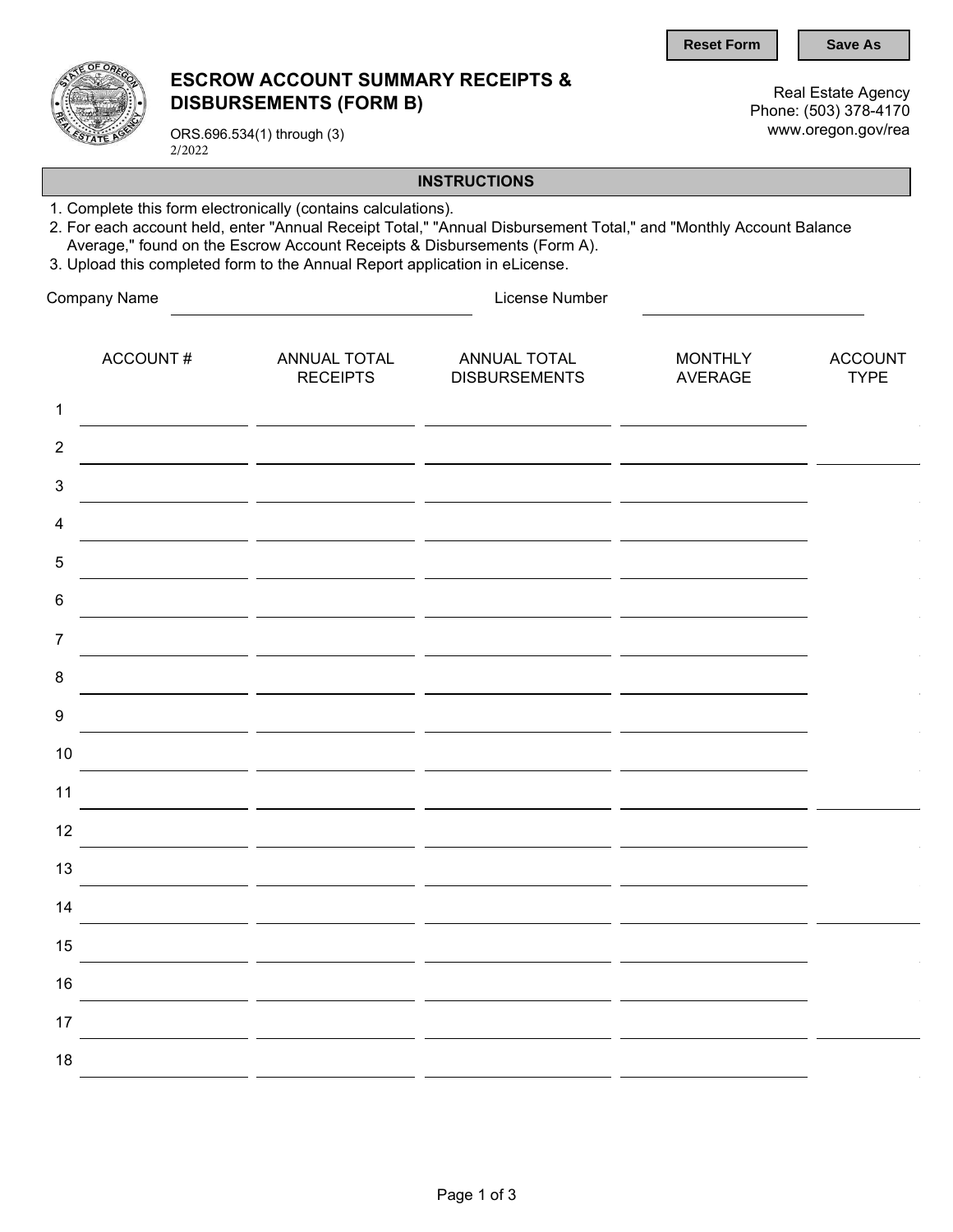## ESCROW CLIENT TRUST ACCOUNT ANNUAL TOTALS, continued

| Company Name |                                 | License Number                       |                                  |                               |  |  |
|--------------|---------------------------------|--------------------------------------|----------------------------------|-------------------------------|--|--|
| ACCOUNT#     | ANNUAL TOTAL<br><b>RECEIPTS</b> | ANNUAL TOTAL<br><b>DISBURSEMENTS</b> | <b>MONTHLY</b><br><b>AVERAGE</b> | <b>ACCOUNT</b><br><b>TYPE</b> |  |  |
| 19           |                                 |                                      |                                  |                               |  |  |
| 20           |                                 |                                      |                                  |                               |  |  |
| 21           |                                 |                                      |                                  |                               |  |  |
| 22           |                                 | $-$                                  |                                  |                               |  |  |
| 23           |                                 |                                      |                                  |                               |  |  |
| 24           |                                 |                                      |                                  |                               |  |  |
| 25           |                                 |                                      |                                  |                               |  |  |
| 26           |                                 |                                      |                                  |                               |  |  |
| 27           |                                 |                                      |                                  |                               |  |  |
| 28           |                                 |                                      |                                  |                               |  |  |
| 29           |                                 |                                      |                                  |                               |  |  |
| 30           |                                 |                                      |                                  |                               |  |  |
| 31           |                                 |                                      |                                  |                               |  |  |
| 32           |                                 |                                      |                                  |                               |  |  |
| 33           |                                 |                                      |                                  |                               |  |  |
| 34           |                                 |                                      |                                  |                               |  |  |
| $35\,$       |                                 |                                      |                                  |                               |  |  |
| $36\,$       |                                 |                                      |                                  |                               |  |  |
| $37\,$       |                                 |                                      |                                  |                               |  |  |
| $38\,$       |                                 |                                      |                                  |                               |  |  |
| $39\,$       |                                 |                                      |                                  |                               |  |  |
| $40\,$       |                                 |                                      |                                  |                               |  |  |
| 41           |                                 |                                      |                                  |                               |  |  |
|              |                                 |                                      |                                  |                               |  |  |